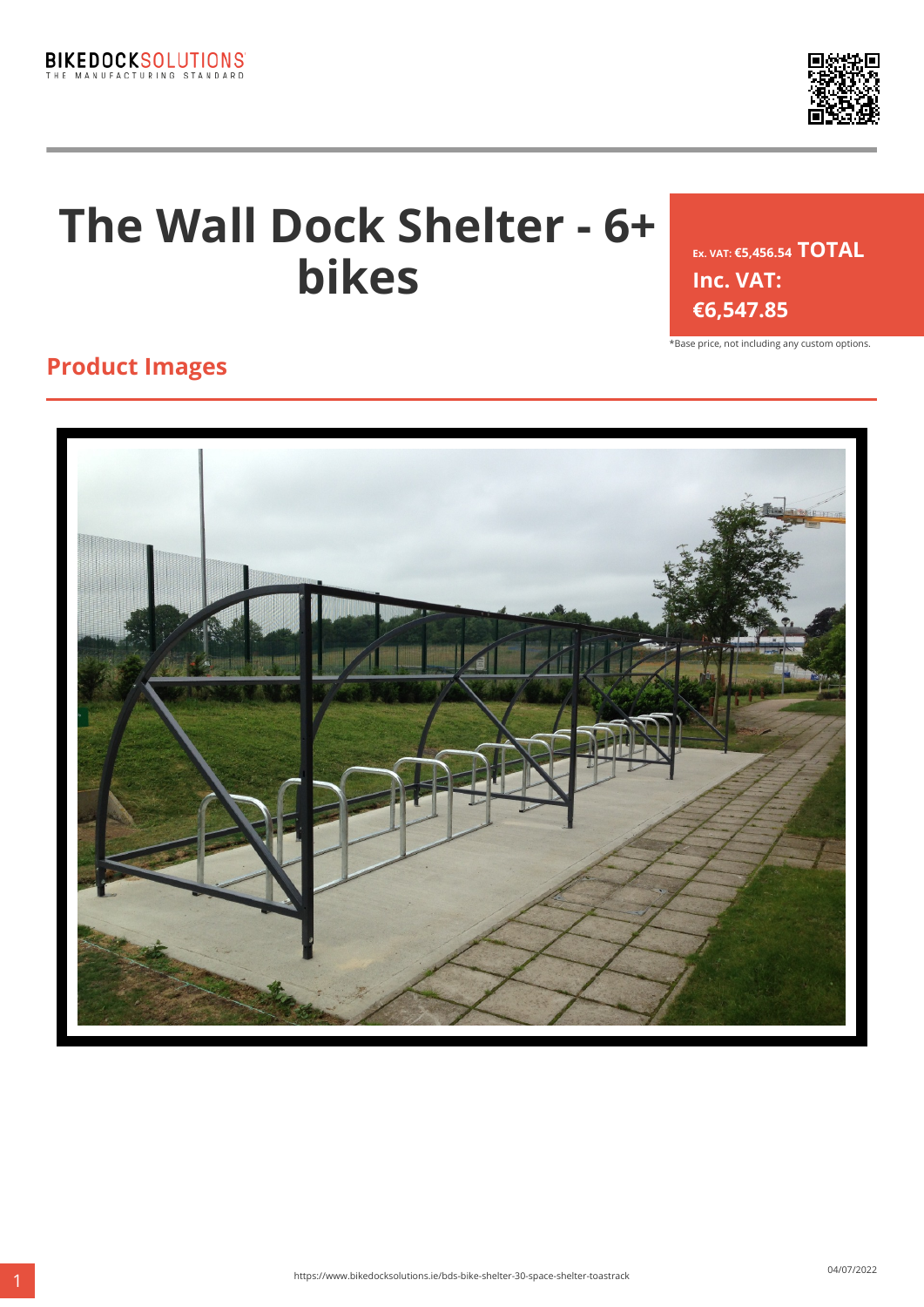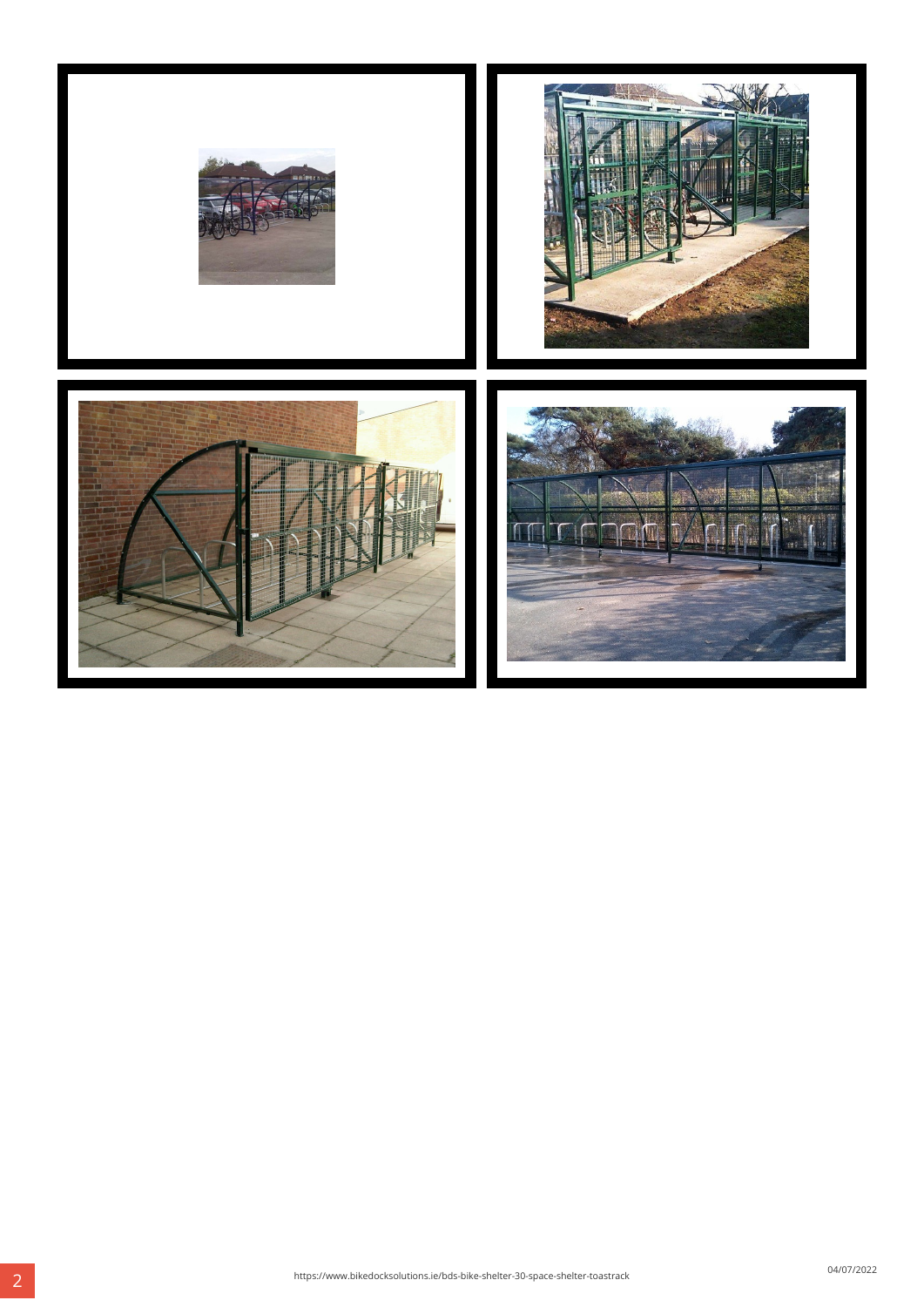**Our best selling bike shelter, comes with the best allround features to suit any environment. Mild steel shelter with boltdown fixing. Shelter available in a galvanised or polyester powder coated RAL code colour finish. Anti-vandal clear polycarbonate roof, with optional polycarbonate sides and swing or sliding gates. Comes with optional cycle parking, galvanised bike stands.**

**Specification**

- Optional end polycarbonate panels
- Optional Cycle parking bike stands, galvanised
- Includes assembly bolts, expanding foundation bolts for concrete plinth and arrangement drawing for assembly
- No climb end frames with anti-vandal PET panels
- No crawl under perimeter
- Complies with secure storage as required by the Code for Sustainable Homes
- 50mm box tube
- Hot dipped galvanised or polyester powder coated to BS EN ISO 1461:1999 standard finish. Any RAL code colour.
- Shelter comes with adjustable overground fixing feet
- Single units can be placed alongside or opposite each other, to form larger cycle storage areas.
- Shelters and Enclosure come with latch and coded padlocks.
	- Optional lock with 6 keys
	- o Or ask us about our swipe card ID locking system
- This bike shelter can help contribute towards gaining ENE8 Cycle storage credits when used in the appropriate situation, under the Code for Sustainable Homes

**30 Bike Space E4 (2113)**: Length 12200mm Height 2100mm Width 2100mm

**Typical delivery time: 2 to 4 weeks**

## **Additional Information**

Best Sellers M2 No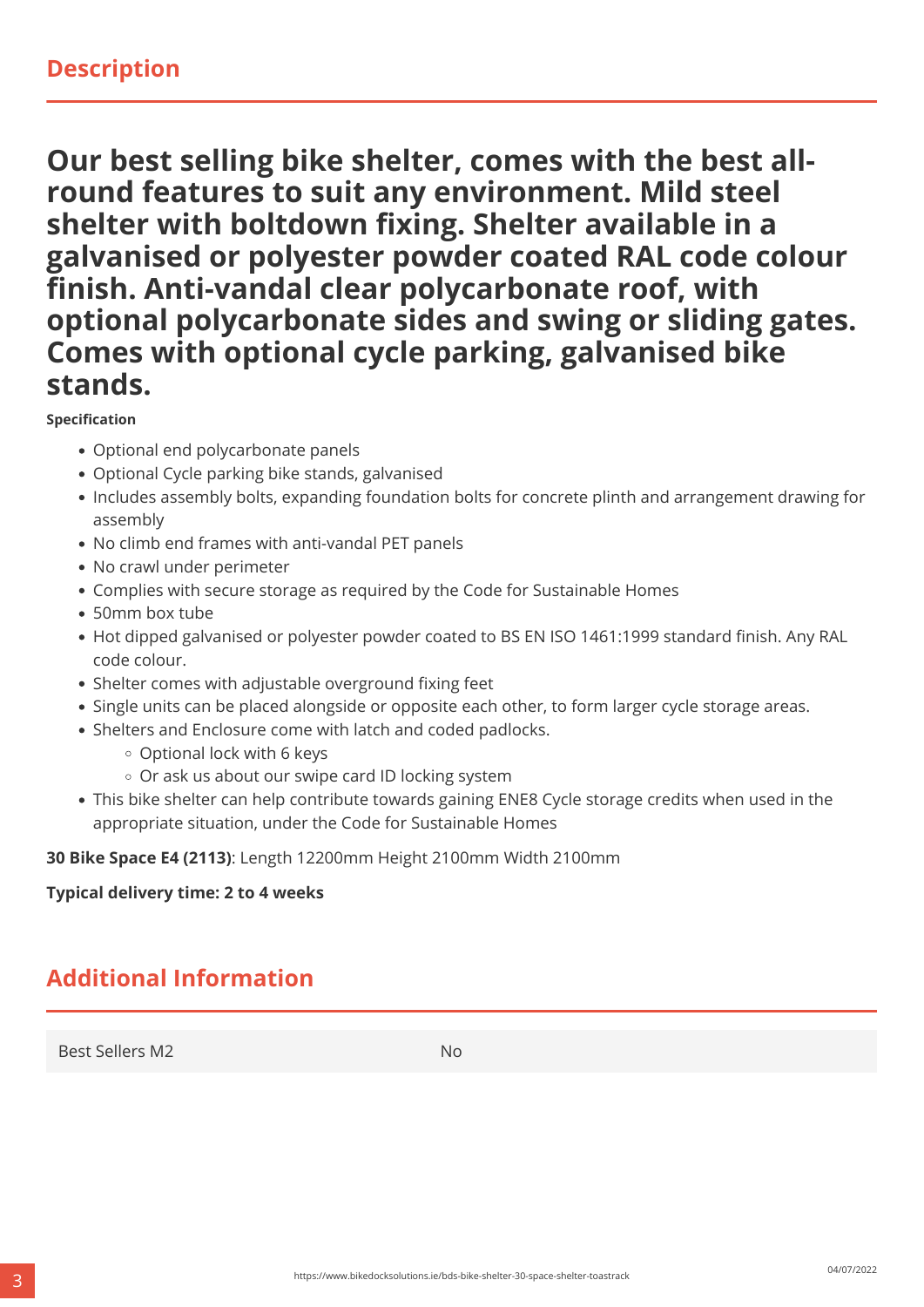## **Additional Options**

| <b>Bike Stands</b>       | None                                     | €0.00     |
|--------------------------|------------------------------------------|-----------|
|                          | 15 Galvanised Bike Stands (30 bikes)     | €537.61   |
| <b>Choose Finish</b>     | None                                     | €0.00     |
|                          | Galvanised and Powder Coated Colour      | €899.25   |
|                          | Galvanised                               | €899.25   |
|                          | <b>Powder Coated Colour</b>              | €408.75   |
| <b>RAL Colour Code</b>   | 1023 Traffic Yellow                      | €0.00     |
|                          | 3000 Flame Red                           | €0.00     |
|                          | 5002 Ultramarine Blue                    | €0.00     |
|                          | 5017 Traffic Blue                        | €0.00     |
|                          | 6005 Moss Green                          | €0.00     |
|                          | 7015 Slate Grey                          | €0.00     |
|                          | 6024 Traffic Green                       | €0.00     |
|                          | 9005 Jet Black                           | €0.00     |
|                          | 9010 Pure White                          | €0.00     |
|                          | <b>Custom Colour</b>                     | €239.80   |
| <b>Custom Colour</b>     |                                          | €0.00     |
| <b>Lighting Options</b>  | None                                     | €0.00     |
|                          | Built-in solar LED lighting              | €539.55   |
| <b>End Panels Option</b> | None                                     | €0.00     |
|                          | Polycarbonate end panels                 | €479.60   |
| <b>Gates Option</b>      | None                                     | €0.00     |
|                          | Swing Gates with Steel Mesh Panels       | €1,898.78 |
|                          | Sliding Gates with Steel Mesh Panels     | €3,893.48 |
|                          | Swing Gates, with polycarbonate panels   | €2,039.50 |
|                          | Sliding Gates, with polycarbonate panels | €4,201.95 |